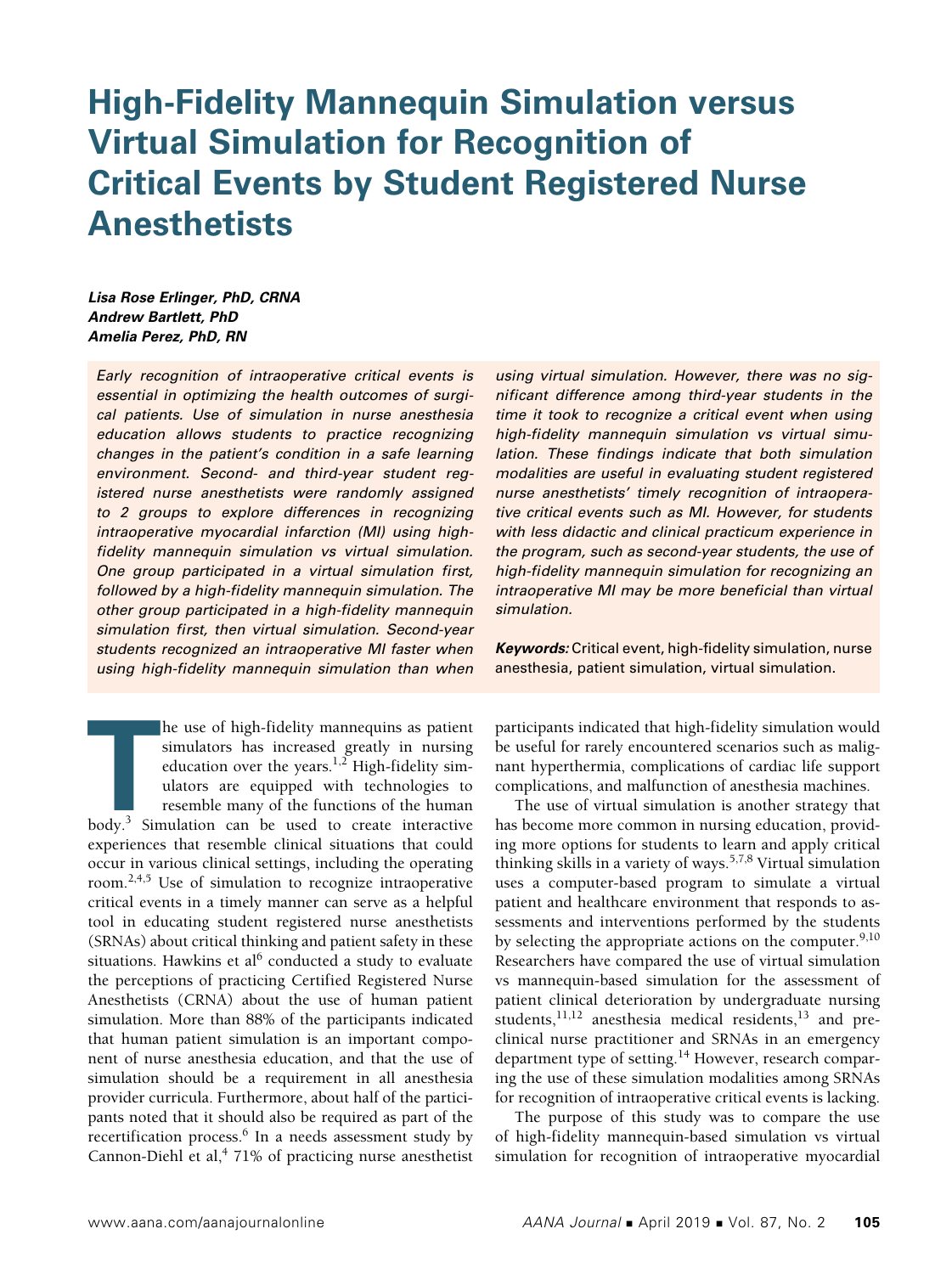infarction (MI) by SRNAs. Early recognition of critical intraoperative complications such as MI and malignant hyperthermia may sometimes be difficult to teach in the clinical setting because these are complications that are not often encountered in clinical practice.<sup>15-17</sup> In an observational study consisting of patients undergoing noncardiac surgery between 2005 and 2013, less than 1%  $(0.9\%)$  of the patients experienced a perioperative MI.<sup>17</sup> The in-hospital mortality rate for patients who experienced a perioperative MI was found to be 18%. When invasive management was implemented, the mortality rate was 8.9% compared with 18.1% with conservative management. $17$  These findings highlight the importance of early recognition of perioperative MI so that timely intervention can be initiated. The use of simulation provides a safe setting for students to learn to identify key manifestations and early recognition of intraoperative MI. With a variety of simulation tools available for nurse anesthesia education, it is important to evaluate which strategies can be used to meet the objectives effectively, while also considering cost and available resources. $4,8-11,18$ 

## **Materials and Methods**

Institutional review board approval was obtained before implementation of this study. Each participant provided written consent to participate in the study. A withinsubjects counterbalance design was used to evaluate differences in the length of time it took SRNAs to recognize an intraoperative MI using high-fidelity mannequinbased simulation vs virtual simulation. Students in their second and third year of a master's degree program in nurse anesthesia were recruited by email to volunteer to participate in this simulation study. A total sample of 39 students agreed to participate and were randomly assigned into 2 groups. One group participated in a virtual simulation first, followed by a high-fidelity mannequin simulation. The other group participated in a highfidelity mannequin simulation first, followed by a virtual simulation. Of the total sample, 19 of the students were in their second year of the nurse anesthesia program and 20 were in their third year. Second-year students had completed 2 years of full-time coursework and 1 year of clinical practice as an SRNA. Third-year students had completed 3 years of full-time course work and 2 years of clinical practice as an SRNA.

Multiple scenarios were used during the simulations to minimize the chance of students sharing information about the scenarios or predicting which scenario they would be participating in during the simulation experiences. Students were asked to maintain confidentiality of the scenarios and simulation experience. In addition, immediate debriefing after the simulation did not occur, to avoid students who had completed the scenarios sharing information with other participants regarding what was expected during the simulations. In both simulation methods (high-fidelity mannequin simulation and virtual simulation), each student participated in an intraoperative MI scenario and another intraoperative critical event scenario (malignant hyperthermia or bronchospasm). The order in which each participant completed each scenario was also randomized. Only data collected from the MI simulations were used for this study.

Virtual simulation was conducted using Anesoft, a web-based simulation software.<sup>19</sup> The Anesoft anesthesia scenarios depict the virtual environment of an operating room. The students participate in the simulation by using the computer mouse to respond to the patient's situation and condition displayed on the screen. The Anesoft scenarios can be accessed by computer, tablet, or phone.<sup>19</sup> For the purpose of this study, all virtual simulation scenarios were accessed by computer. An office with a designated computer for the simulations was used to conduct the virtual simulations. A member of the research team was present in the office to keep track of the time when the student recognized that an MI or other intraoperative critical event was occurring. A digital timer was begun when the symptoms of the critical event began. The timer then was stopped when the student stated recognition that the patient was having an intraoperative critical event and what that event potentially was. If the student failed to recognize the intraoperative critical event for the scenario, the simulation was stopped at 7 minutes and 30 seconds after the symptoms of the critical event had begun. A data collection form was developed for the research team to record the time to verbal recognition of the critical event in both the virtual and the high-fidelity mannequin simulations.

The high-fidelity mannequin simulations were conducted in the university's School of Nursing simulation center. Simulation scenarios similar to those used in the virtual simulation program used for this study were developed for use with the high-fidelity mannequin simulations. Demographic aspects of the patient in the high-fidelity mannequin simulation, such as age, health history, and type of surgery being performed, were different from those in the virtual simulation to avoid participant anticipation that the same scenario was being repeated. One of the SimMan  $3G<sup>20</sup>$  high-fidelity mannequins of the simulation center was used. An environment somewhat similar to that of an operating room, including anesthesia care equipment, was created in a room of the simulation center. All simulations were individual, with only one student at a time participating.

Immediately before the simulation, each student was given report and some background information about the patient. Each student began the simulation by administering the anesthetic agents necessary for the surgical procedure, and vital signs changed as expected. Soon after, symptoms of the intraoperative critical event started. The simulation was ended shortly after student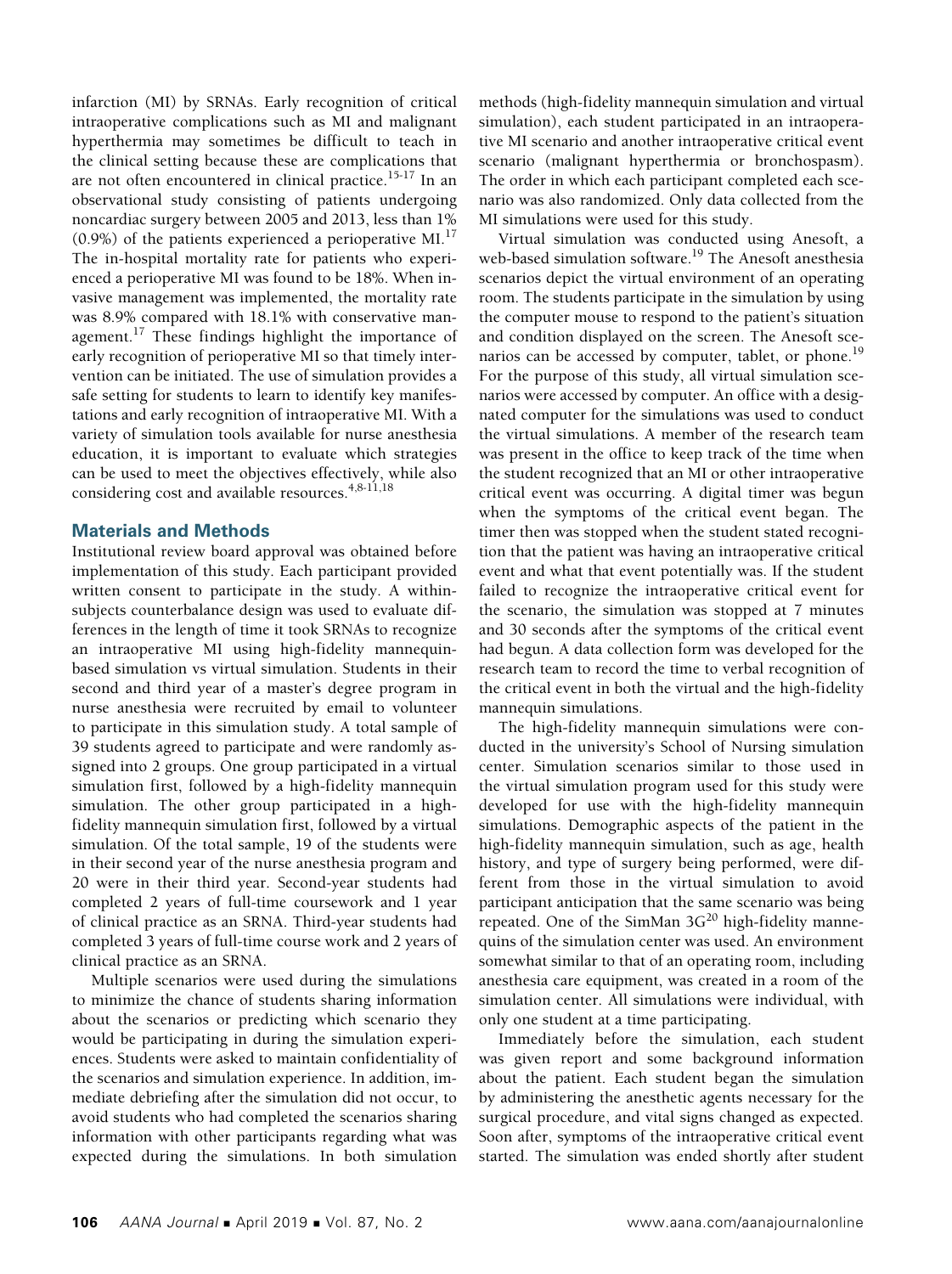| <b>Variable</b>      | <b>Test statistic</b>                                   | P value | <b>Decision</b>      |
|----------------------|---------------------------------------------------------|---------|----------------------|
| Class level          |                                                         |         |                      |
| Screen-based         | $U_s = 270.5$                                           | .0244   | Reject $H_0$         |
| Human-based          | $U_H$ = 195.5                                           | .8881   | Fail to reject $H_0$ |
| Experience           |                                                         |         |                      |
| Screen-based         | $U_s = 270.5$                                           | .0244   | Reject $H_0$         |
| Human-based          | $U_H = 149$                                             | .7031   | Fail to reject $H_0$ |
| Learning effect      |                                                         |         |                      |
| Screen-based         | $U_s = 226$                                             | .1590   | Fail to reject $H_0$ |
| Human-based          | $U_H = 209.5$                                           | .2964   | Fail to reject $H_0$ |
| Recognition time     |                                                         |         |                      |
| Second year (junior) | $W_{IR}$ =min(W_,W <sub>+</sub> )=29                    | .0130   | Reject $H_0$         |
| Third year (senior)  | $W_{\text{SR}} = min(W_{\text{N}} - W_{\text{N}}) = 93$ | .6762   | Fail to reject $H_0$ |

### **Table.** Variables by Statistical Test and Results

Abbreviations: H0, null hypothesis; min, minimum; Us, *U* test for screen-based (virtual) simulation; UH, *U* test for human-based simulation (high-fidelity mannequin); W<sub>JR</sub>, Wilcoxon rank sum test for second-year students; W<sub>SR</sub>, Wilcoxon rank sum test for third-year students.

recognition that the patient was experiencing an intraoperative critical event and what that event potentially was. If a student did not state verbal recognition that a critical event was occurring, but the appropriate interventions were noted for care of a patient experiencing the critical event of the scenario, this was noted in the data collection form. Similar to the virtual simulation, if a student did not recognize that the patient was having an intraoperative critical event, the timer was stopped at 7 minutes and 30 seconds after symptoms of the critical event initiated.

## **Results**

The sample for this study consisted of 39 SRNAs in a master's degree program; 19 in their second year of the program and 20 in their third year. Students were randomly assigned to 2 groups: one participating in virtual simulation first, then high-fidelity mannequin simulation, and the other participating in high-fidelity mannequin simulation first, then virtual. A counterbalancing design was used to reduce the chances of exhibiting a better performance under the second simulation modality performed simply due to gained practice under the first simulation modality. By controlling for this, we were able to accurately determine if the type of simulation modality used was the reason for the difference in recognition time, as opposed to the order in which the students participated in the simulations.

Nonparametric tests were performed for the data analysis because of a small sample size and nonnormal distribution of the data. Nonparametric tests do not rely on distributions such as the normal distribution, where certain outcomes are more likely than others. They produce generated distributions from the actual data in order to determine significant differences. In addition, it allows us to detect with a higher level of confidence any

significant differences between the groups, if they actually do exist. Q-Q plots and a Shapiro-Wilk normality test confirmed nonnormality of the data. With the main purpose being to detect differences between recognition times for the high-fidelity mannequin simulation vs the virtual simulation, the first step was to determine if there was any significant difference between recognition times based on the subject's class level. Mann-Whitney *U* statistical tests were performed. Results indicated that when using virtual simulation, there was a statistically significant difference between second- and third-year students in the time it took to recognize that an intraoperative MI was occurring  $(U - 270.5; P - .02)$ . The third-year students were able to recognize the intraoperative MI quicker when using virtual simulation. However, when using high-fidelity mannequin simulation, there was no significant difference in recognition times between second- and third-year students (*U* – 195.5; *P* – .89).

A Mann-Whitney *U* test was used to evaluate a learning effect if there were differences in intraoperative MI recognition time between students who used virtual simulation first, followed by high-fidelity mannequin simulation compared with students who used highfidelity mannequin simulation first, followed by virtual simulation. Results indicated that there was no significant difference in recognition time between these groups (*U* – 226; *P* – 0.16 vs and *U* – 209.5; *P* – .29).

We defined *experience* with the screen-based (virtual) simulator as using the device more than once before. On analyzing the data, we observed that the 19 students of 39 who did not have experience with the screen-based simulator were all second-year students. Therefore, it was not surprising that experience with the screen-based simulator resulted in the exact same test statistics as class level. However, the level of experience with the humanbased simulator (high-fidelity mannequin) did not make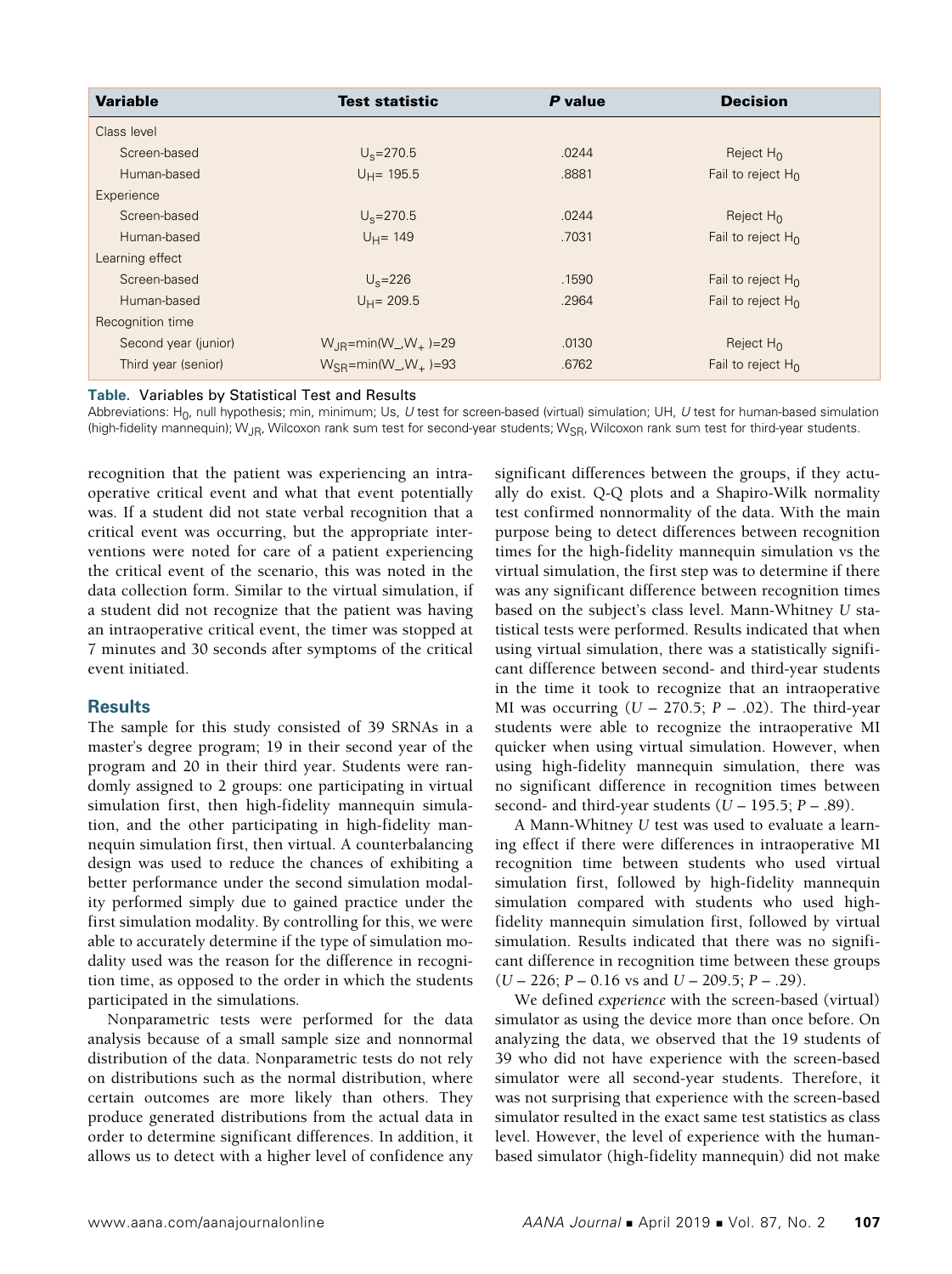a significant difference in recognition times (Table).

Wilcoxon rank sum test results indicated that there was a significant difference in the time it took secondyear SRNAs to recognize an intraoperative MI when participating in high-fidelity mannequin simulation compared with virtual simulation (*W* = 29; *P* – .01). Secondyear students were able to recognize the intraoperative MI quicker when using high-fidelity mannequin simulation. However, for third-year students, there was no significant difference in the time to recognize an intraoperative MI while participating in high-fidelity simulation or virtual simulation (*W* = 93; *P* – .67).

## **Discussion**

The findings from this study indicate that among secondyear SRNAs, the use of high-fidelity mannequin simulation led to quicker recognition of intraoperative MI. However, among third-year SRNAs in our study, there was no difference between both simulation methods in the time it took to recognize an intraoperative MI. This difference may be in part due to third-year SRNAs having an additional year of didactic courses and clinical practicum experience compared with the second-year students. In addition, third-year students had previously started using the virtual simulation software to complete other scenarios during their third-year coursework. Having had exposure to how the program works may have had an influence in how quickly they responded to the prompts on the screen since they knew how to use the system and only had to focus on the critical problem that was occurring in the virtual simulation. In a study of undergraduate nursing students by Cobbett and Snelgrove-Clarke, $^{21}$ participants expressed that they preferred mannequinbased simulation because they believed that when using virtual simulation, the process was slower, and they had to worry about the technology aspect of it while completing the scenario and about trying to find the prompts on the screen that they wanted to use. In future studies, it would be helpful to include an orientation to the virtual simulation process to ease its use among students who have not had experience using virtual simulation.

Wunder<sup>22</sup> conducted a study to evaluate the ability of first-year SRNAs to recognize and intervene in intraoperative emergencies after implementation of an educational intervention. Consistent with the findings from our study, mannequin-based simulation in a laboratory setting was useful in evaluating the ability to recognize intraoperative critical events in students who are early in the nurse anesthesia program, such as first-year students.<sup>22</sup> However, no other simulation modalities were compared. Studies comparing the use of high-fidelity mannequin simulation vs virtual simulation among SRNAs appear to be scarce in the literature. Johnson et  $al<sup>14</sup>$  conducted a study to evaluate knowledge level, skills, and overall performance among acute care nurse practitioner students and SRNAs managing the care of critically ill patients using high-fidelity mannequin simulation vs virtual simulation. Although observed performance and self-assessed knowledge significantly improved with both methods, highfidelity mannequin simulation resulted in higher levels of observed performance and higher levels of self-assessed practice ability. Only 5 of the 32 total participants were SRNAs, and all 5 of them were in the preclinical phase of the program. Nyssen et al $^{13}$  found no significant difference in the use of high-fidelity mannequin simulation vs computer-based simulation to evaluate management of intraoperative anaphylactic shock by anesthesia medical residents. However, the participants in this study who were categorized as novice had 2 to 3 years of anesthesia medical training experience, and the ones categorized as experienced had 4 to 5 years of anesthesia training experience. Therefore, it is difficult to compare these findings with the ones in our study among SRNAs.

Cobbett and Snelgrove-Clarke<sup>21</sup> found that although there was no difference in knowledge gain and self-confidence among undergraduate nursing students after participating in a maternal-newborn nursing high-fidelity mannequin simulation vs a virtual simulation, students indicated preference for the high-fidelity mannequin simulation. Some of the rationales noted for this preference were increased anxiety with virtual simulation due to technology issues, perceptions of the high-fidelity mannequin simulation setting resembling a more realistic environment, and being able to debrief immediately after the high-fidelity mannequin simulation.<sup>21</sup> Wilson et al<sup>12</sup> conducted a study to evaluate diagnostic reasoning skills among undergraduate nursing students using high-fidelity mannequin simulation vs computer-based simulation. Although both teaching methods were effective, the students performed significantly better when using high-fidelity mannequin simulation compared with computer-based simulation. However, in a study to evaluate undergraduate nursing students' ability to assess and manage patients experiencing clinical deterioration, Liaw et al<sup>11</sup> found no significant differences between the use of mannequin-based simulation vs virtual simulation. They concluded that both simulation modalities were equally effective in improving nursing students' ability to manage and assess clinically deteriorating patients.

The findings of this study add information to the literature by comparing 2 simulation modalities across 2 different class levels of SRNAs. However, it is important to acknowledge some limitations of this study. The sample size was small, and the research was conducted in only one nurse anesthesia program at a single university, which makes it difficult to generalize the findings to all SRNAs. In addition, although debriefing is usually most effective when conducted immediately after the simulation, $^{23}$  the debriefing session for the simulations in this study was to occur the following week. The purpose of the delay in the